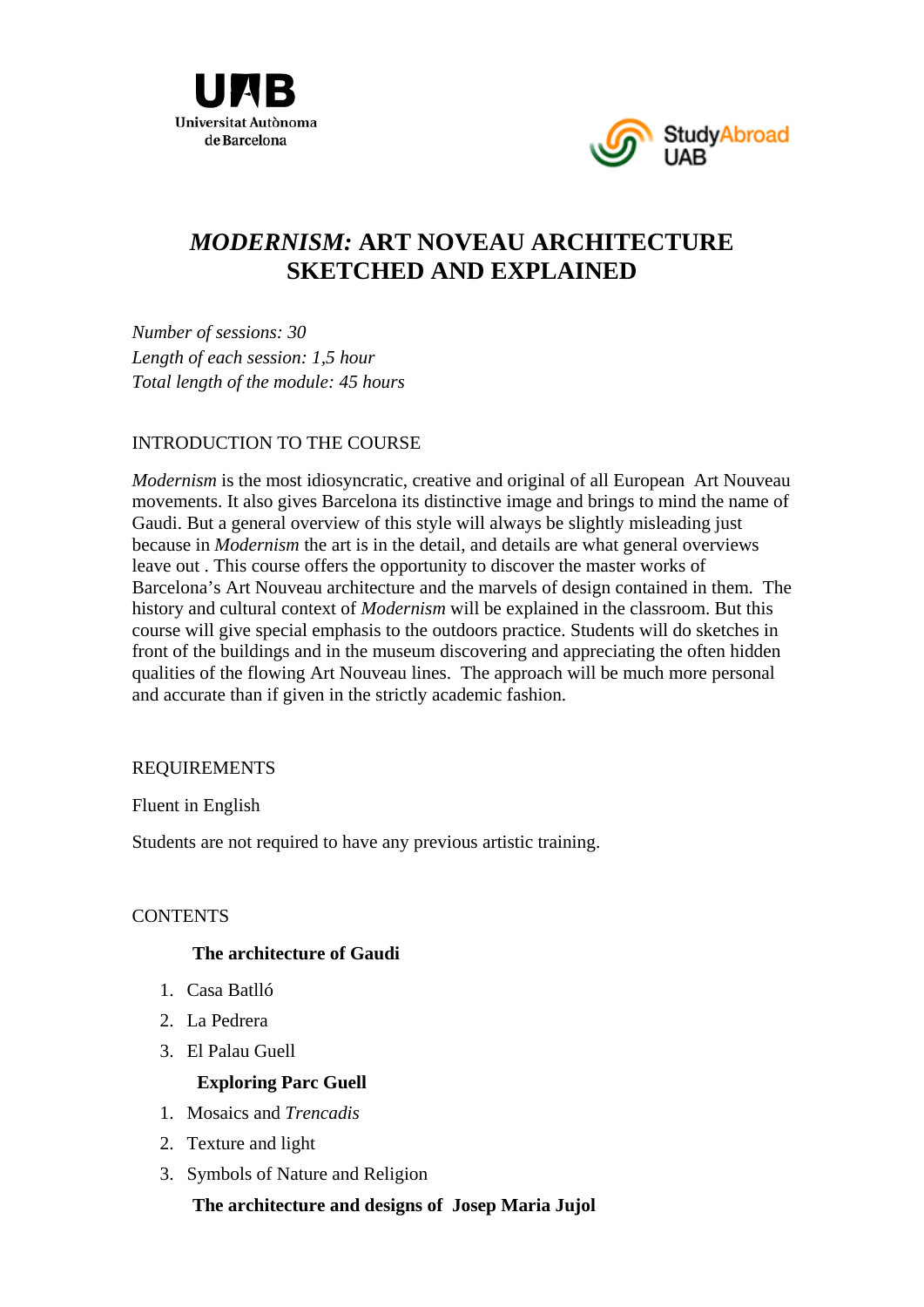



- 4. The *esgrafiats*
- *5. La Casa del Ous*
- *6. La Casa Negre*

### **Marvelous objects: the fantasy of modernist interior design**

- 7. Gaspar Homar
- 8. The iron work
- 9. The stain glass

## **The Gothic revival of Josep Puig I Cadafalch**

- 4. Casa de les Punxes
- 5. Casa Ametller
- 6. Palau de la Musica

## **The** *Modernista* **factory**

- 7. Casa Ramona
- 8. La Fábrica Pujol I Bausis
- 9. La Fabrica Moncunill

## GRADING

The final grade will be calculated as follows:

Class participation  $(40%)$  + in-class presentations and projects  $(40%)$  + Final paper

(20%)

## BIBLIOGRAPHY

Bohigas , Oriol (1983), *Reseña y catálogo de la arquitectura Modernista*, Barcelona, Lumen,

Bohigas, Oriol (1968), *Arquitectura modernista, Barcelona ,* Lumen

Fabre, Jaume and Huertas, J.M. (1989) B*arcelona, la construcció d'una ciutat*

Fernandez Armesto, Felipe (1991), *Barcelona: A Thousand Years of the City's Past*

Gombrich, Ernst (1994), *The sense of Order: a Study in the Psychology of Pictorial Representation,* Phaidon Press, London

Hitchcock, Henry-Russell, (1978), *Architecture: Nineteenth and Twentieth Centuries*, Penguin Books, New York 1977

Hughes, Robert (1993), *Barcelona* Vintage Books, New York

Mendoza, Eduardo (1988) *City of Marvels*